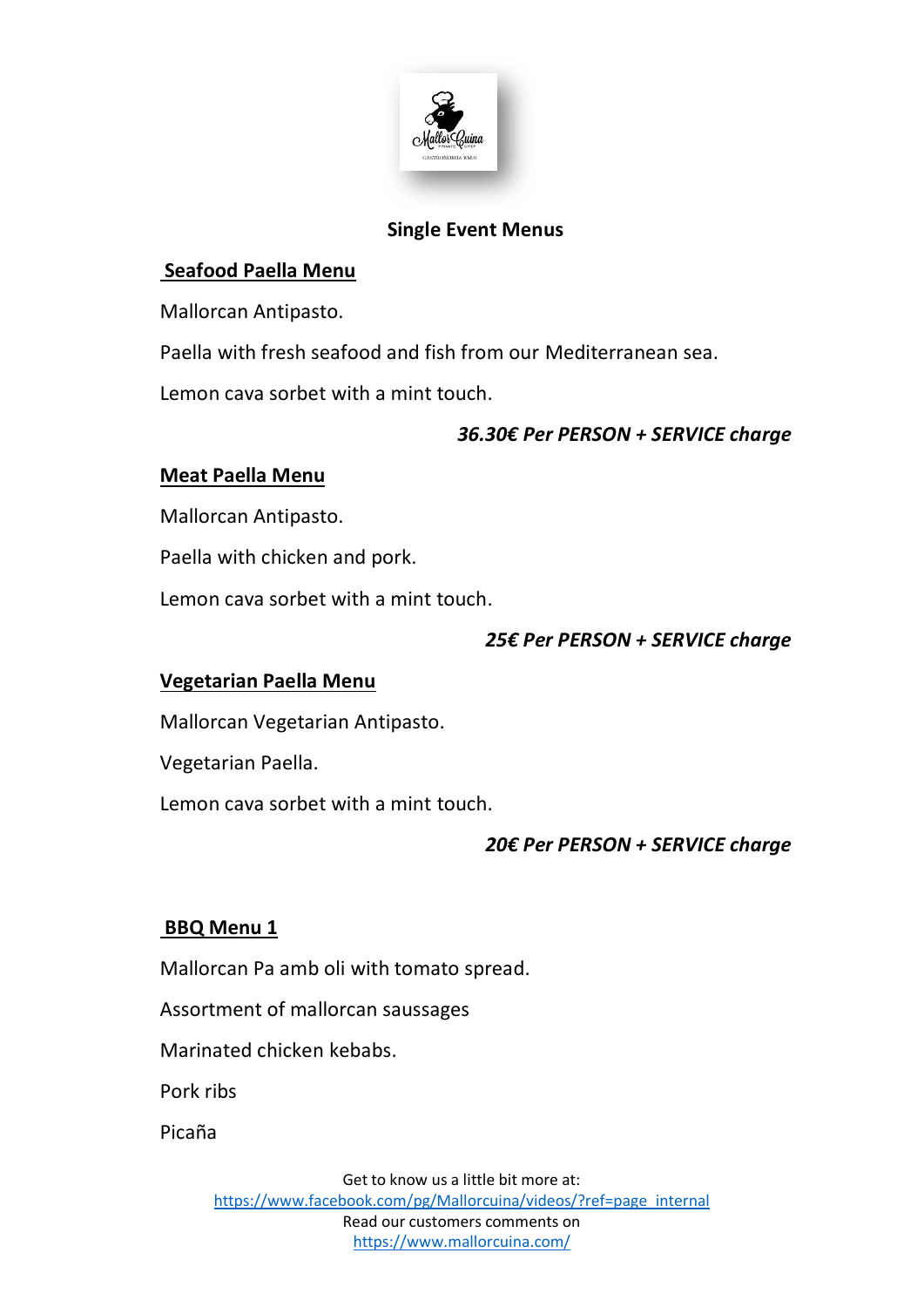

Green salad with citrus dressing and herbs.

Veggies on the grill and backed potato wedges.

Lemon Cava Sorbet

#### *29€ per PERSON + SERVICE charge*

### **BBQ Menu 2**

Mallorcan Pa amb oli with tomato spread.

Octopus on the grill

Marinated chicken thighs with Chef's secret spices.

Duroc pork chops

Beef steak

Green salad with citrus dressing and herbs.

Veggies on the grill and backed potato wedges.

Lemon Cava Sorbet

#### *39€ per PERSON + SERVICE charge*

#### **Tapas Menu 1**

Garlic bread.

Padron Peppers.

Fried anchovies.

Mussels in Fishermansauce.

Meat balls in tomato sauce.

Marinated chicken wings

Patatas Bravas with spicy tomato sauce.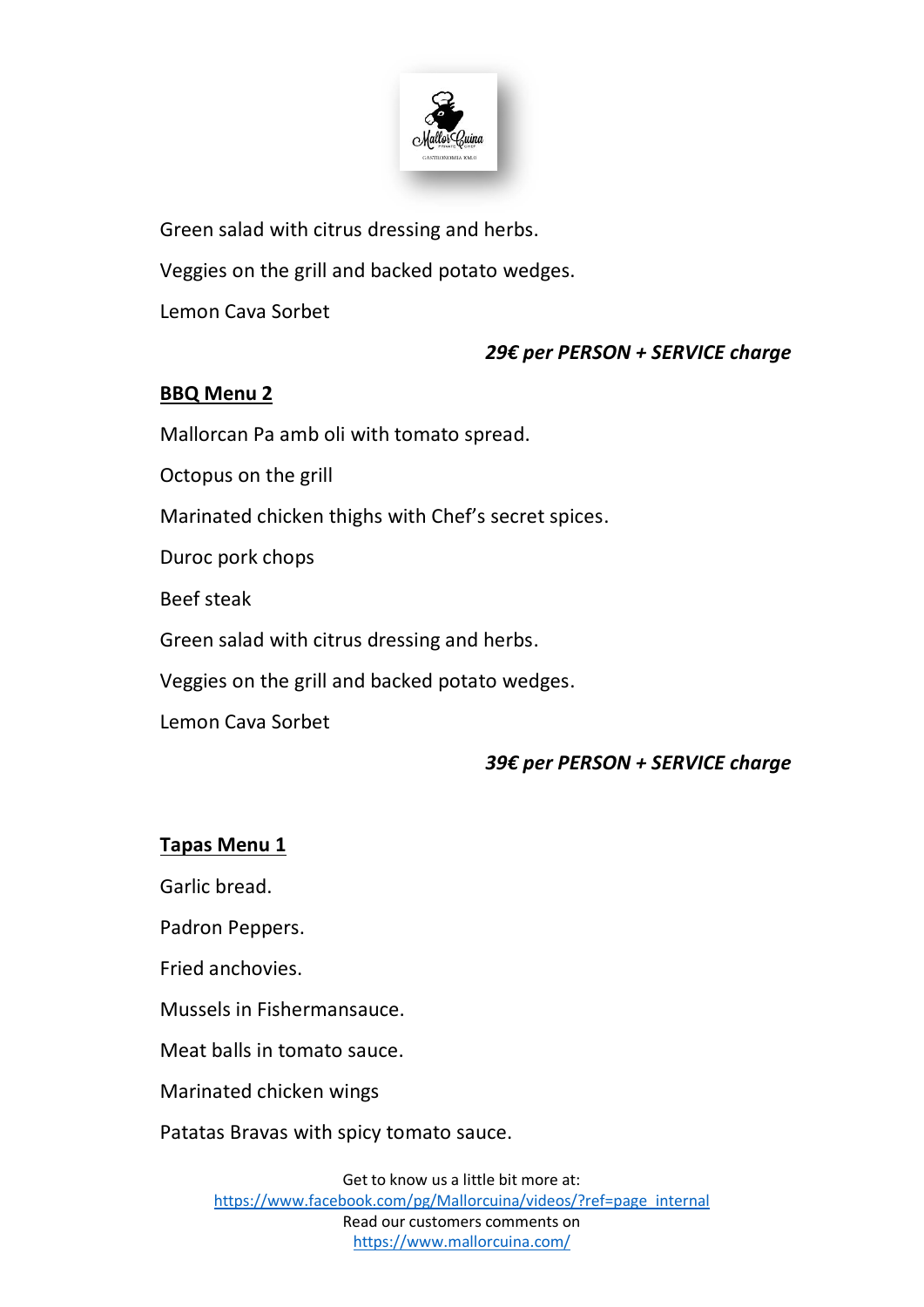

Chard dumplings with honey and toasted almond chips.

### *29€ Per PERSON + SERVICE charge*

## **Tapas Menu 2**

Garlic bread

Padron peppers

Botifarron with caramelized onion on cracker

Prawns in Garlic

Octopus in with citrus zest and fresh herbs

Lambmeat balls in mind sauce

Chicken wings

Patatas bravas with spicy tomato sauce

Chard dumplings with honey and toasted almond chips.

### *35€ Per PERSON + SERVICE charge*

### **Vegetarian Tapas Menu**

Garlic bread

Padron peppers

Hummus with crudités

Guacamole

Mushrooms in garlic

Chickpea balls with fresh herb sauce

Patatas bravas with spicy tomato sauce

Chard dumplings with honey and toasted almond chips.

### *20€ Per PERSON + SERVICE charge*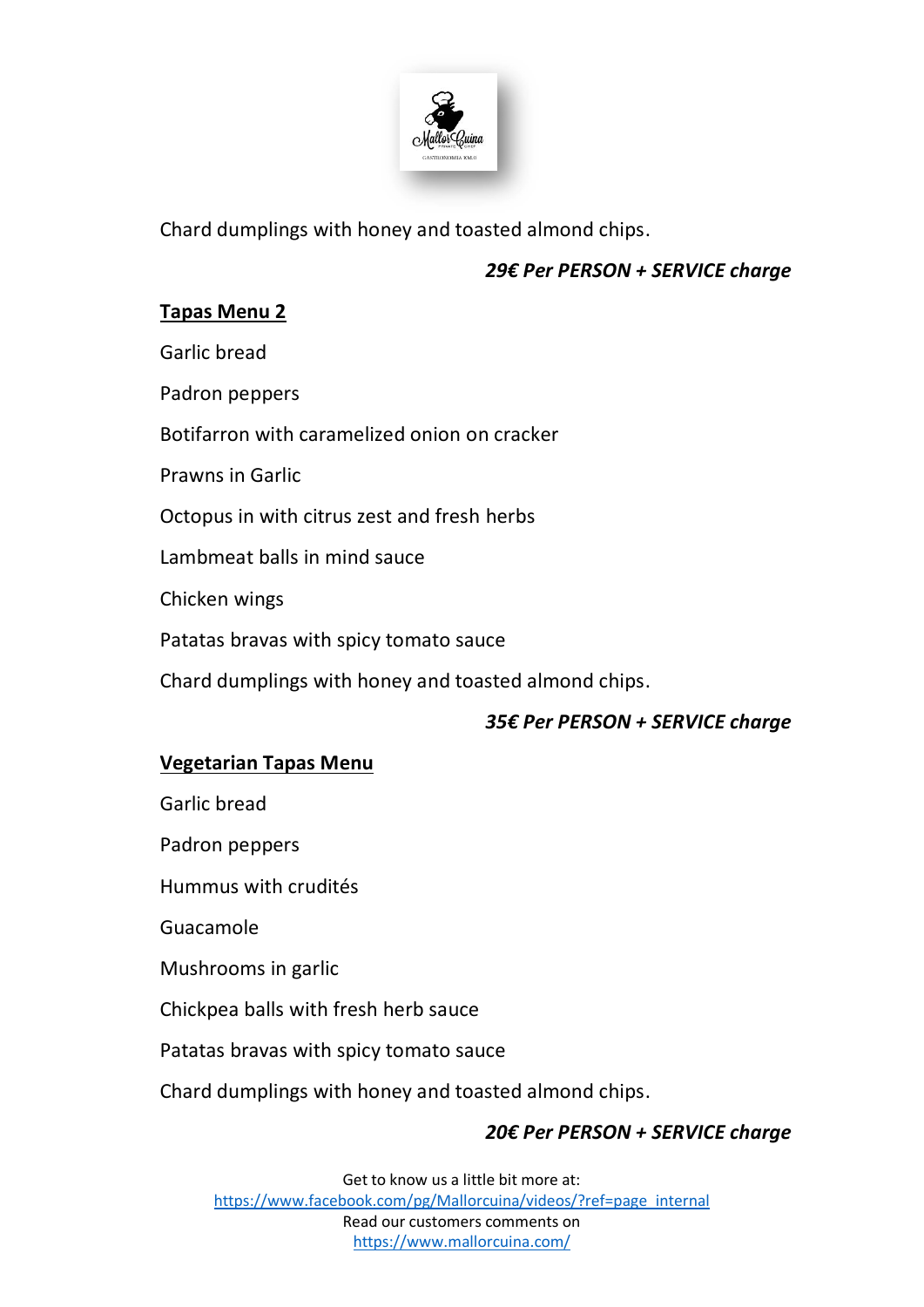

## **Mallorcuina Gourmet Menu**

Mallorcan Antipasto Fish Tumbet

Lamb chops with sweet potatoes

Mallorcan Almond cake with Ice Cream

# *49,50€ Per PERSON + SERVICE charge*

### **Suckling pig Menu**

Rocket salad with cured menorcan cheese and balsamic dressing Braised Suckling pig on jue with roasted vegetables and potatoes Dessert

### *29€ Per PERSON + SERVICE charge*

### **Tramuntana Menu**

Tomato salad with fresh cheese and basil dressing Braised goat in the oven with Rosemarie sauce and sweet potatoes Dessert

### *29€ Per PERSON + SERVICE charge*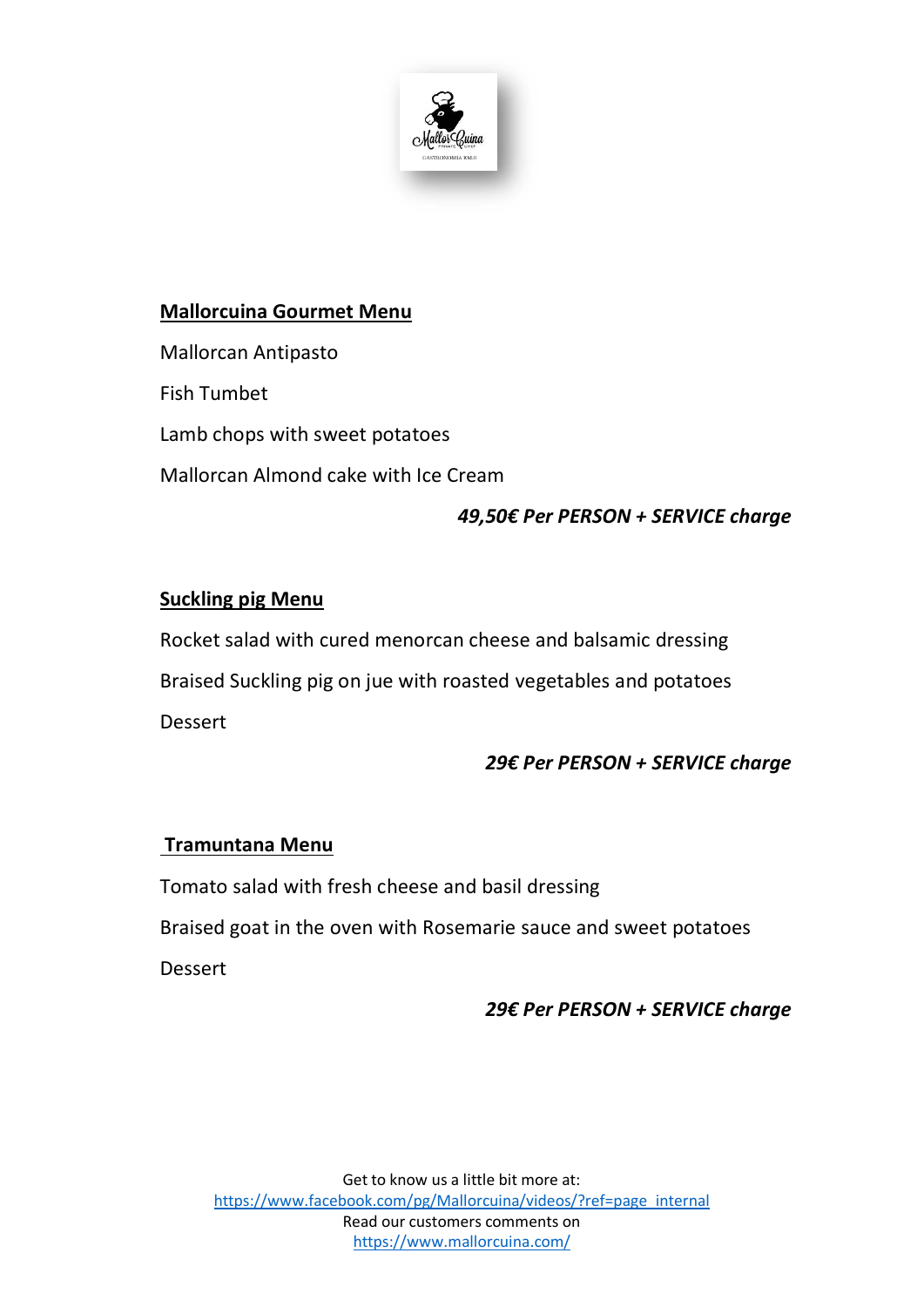

#### **Breakfast menu**

Fresh bread and pastry

Jams

Scrambled eggs

Ham and cheese plater

Fresh orange juice

Fruit platter

Coffee ,tea and milk

#### *15€ Per PERSON + SERVICE charge*

#### **Brunch menu**

Fresh bread and pastry

Jams

**Tortilla** 

Dips with cruditees

Vegetarian and chicken creppes

Ham and cheese plater

Fresh orange juice

Fruit platter

Coffee ,tea and milk

*20€ Per PERSON + SERVICE charge*

#### **Kids Menus starting from 10€**

-Fish and chips

-Hamburgers with potato wedges in the oven

Get to know us a little bit more at: [https://www.facebook.com/pg/Mallorcuina/videos/?ref=page\\_internal](https://www.facebook.com/pg/Mallorcuina/videos/?ref=page_internal) Read our customers comments on <https://www.mallorcuina.com/>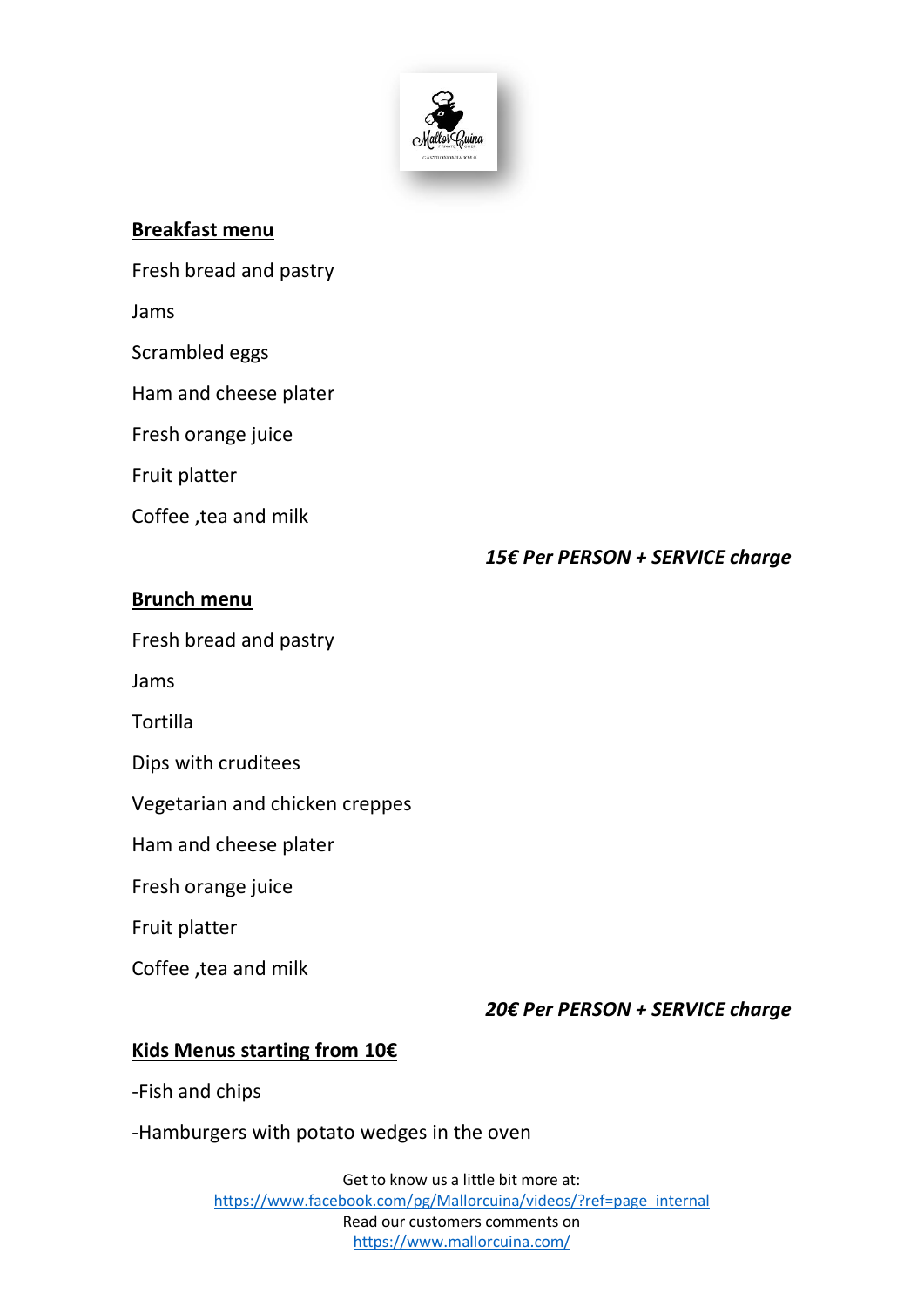

-Homemade Pizza

-Ice cream for dessert

### **Tailorsized menus**

Set up any menu you like using any dishes from above. If you want any other option, contact us and we will tailor size a special menu just for you.

# **Fresh fish and seafood menus ( on demand)**

We can prepare you special fresh seafood menu on demand. Price depends on market price. Here are some of the seafood available on mallorcas fishmarkets.

- Mallorcan red Prawns (different sizes)
- Mallorcan Lobster
- Galician Carril clams
- Regular lobster
- Fresh fish:
	- o John Dori
	- o Snapper
	- o Scorpionfish
	- o Wild seabass

#### **CHEF SERVICE CHARGE**

### **LUNCH OR DINNER CHEF SERVICE CHARGE FOR SINGLE EVENTS**

#### **250€ (up to 12 people)**

#### **BREAKFAST OR BRUNCH CHEF SERVICE CHARGES**

#### **Get quotation**